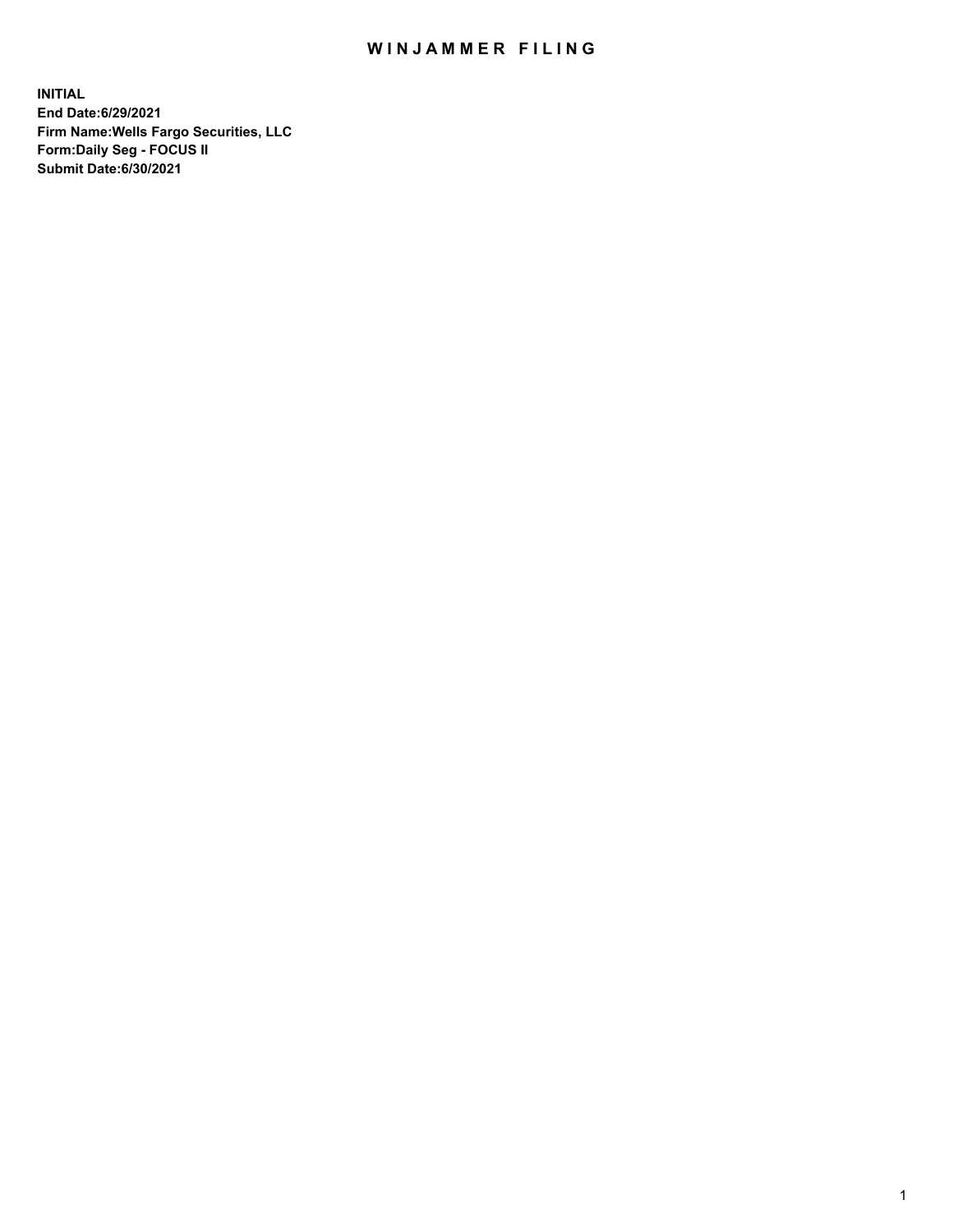**INITIAL End Date:6/29/2021 Firm Name:Wells Fargo Securities, LLC Form:Daily Seg - FOCUS II Submit Date:6/30/2021 Daily Segregation - Cover Page**

| Name of Company                                                                                                                                                                                                                                                                                                               | <b>Wells Fargo Securities LLC</b>                          |
|-------------------------------------------------------------------------------------------------------------------------------------------------------------------------------------------------------------------------------------------------------------------------------------------------------------------------------|------------------------------------------------------------|
| <b>Contact Name</b>                                                                                                                                                                                                                                                                                                           | <b>James Gnall</b>                                         |
| <b>Contact Phone Number</b>                                                                                                                                                                                                                                                                                                   | 917-699-6822                                               |
| <b>Contact Email Address</b>                                                                                                                                                                                                                                                                                                  | james.w.gnall@wellsfargo.com                               |
| FCM's Customer Segregated Funds Residual Interest Target (choose one):<br>a. Minimum dollar amount: ; or<br>b. Minimum percentage of customer segregated funds required:% ; or<br>c. Dollar amount range between: and; or<br>d. Percentage range of customer segregated funds required between:% and%.                        | 270,000,000<br><u>0</u><br>0 <sub>0</sub><br>00            |
| FCM's Customer Secured Amount Funds Residual Interest Target (choose one):<br>a. Minimum dollar amount: ; or<br>b. Minimum percentage of customer secured funds required:%; or<br>c. Dollar amount range between: and; or<br>d. Percentage range of customer secured funds required between: % and %.                         | 40,000,000<br><u>0</u><br>0 <sub>0</sub><br>0 <sub>0</sub> |
| FCM's Cleared Swaps Customer Collateral Residual Interest Target (choose one):<br>a. Minimum dollar amount: ; or<br>b. Minimum percentage of cleared swaps customer collateral required:%; or<br>c. Dollar amount range between: and; or<br>d. Percentage range of cleared swaps customer collateral required between:% and%. | 375,000,000<br><u>0</u><br>00<br>00                        |

Attach supporting documents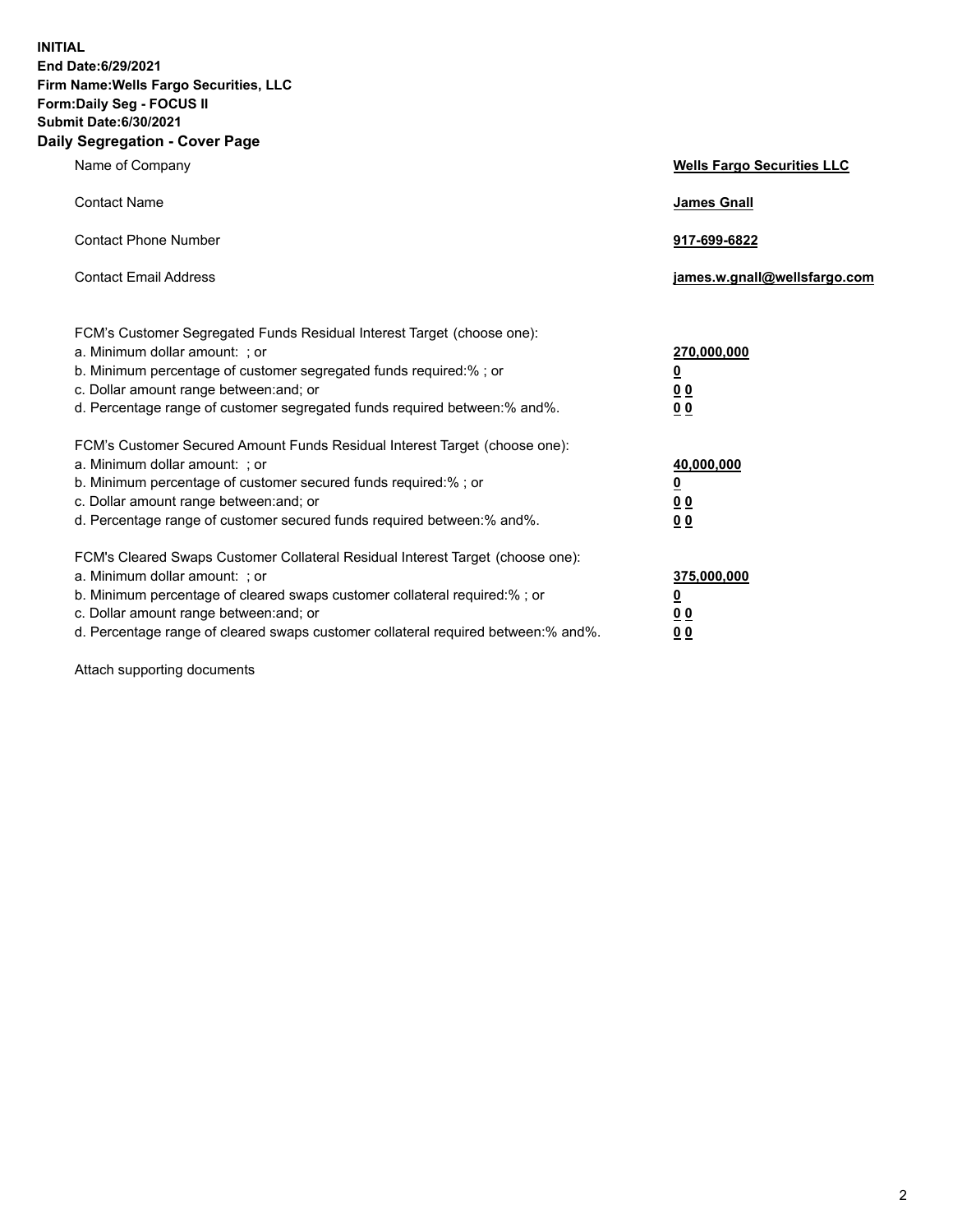**INITIAL End Date:6/29/2021 Firm Name:Wells Fargo Securities, LLC Form:Daily Seg - FOCUS II Submit Date:6/30/2021**

## **Daily Segregation - Secured Amounts**

|    | Foreign Futures and Foreign Options Secured Amounts                                         |                                   |
|----|---------------------------------------------------------------------------------------------|-----------------------------------|
|    | Amount required to be set aside pursuant to law, rule or regulation of a foreign            | $0$ [7305]                        |
|    | government or a rule of a self-regulatory organization authorized thereunder                |                                   |
| 1. | Net ledger balance - Foreign Futures and Foreign Option Trading - All Customers             |                                   |
|    | A. Cash                                                                                     | 265,433,223 [7315]                |
|    | B. Securities (at market)                                                                   | 208,266,337 [7317]                |
| 2. | Net unrealized profit (loss) in open futures contracts traded on a foreign board of trade   | -13,258,262 [7325]                |
| 3. | Exchange traded options                                                                     |                                   |
|    | a. Market value of open option contracts purchased on a foreign board of trade              | <b>28</b> [7335]                  |
|    | b. Market value of open contracts granted (sold) on a foreign board of trade                | -15,721 [7337]                    |
| 4. | Net equity (deficit) (add lines 1. 2. and 3.)                                               | 460,425,605 [7345]                |
| 5. | Account liquidating to a deficit and account with a debit balances - gross amount           | 1,506,924 [7351]                  |
|    | Less: amount offset by customer owned securities                                            | -1,506,309 [7352] 615 [7354]      |
| 6. | Amount required to be set aside as the secured amount - Net Liquidating Equity              | 460,426,220 [7355]                |
|    | Method (add lines 4 and 5)                                                                  |                                   |
| 7. | Greater of amount required to be set aside pursuant to foreign jurisdiction (above) or line | 460,426,220 [7360]                |
|    | 6.                                                                                          |                                   |
|    | FUNDS DEPOSITED IN SEPARATE REGULATION 30.7 ACCOUNTS                                        |                                   |
| 1. | Cash in banks                                                                               |                                   |
|    | A. Banks located in the United States                                                       | 71,431,083 [7500]                 |
|    | B. Other banks qualified under Regulation 30.7                                              | 46,333,600 [7520] 117,764,683     |
|    |                                                                                             | [7530]                            |
| 2. | Securities                                                                                  |                                   |
|    | A. In safekeeping with banks located in the United States                                   | 118,811,158 [7540]                |
|    | B. In safekeeping with other banks qualified under Regulation 30.7                          | 0 [7560] 118,811,158 [7570]       |
| 3. | Equities with registered futures commission merchants                                       |                                   |
|    | A. Cash                                                                                     | 49,494,850 [7580]                 |
|    | <b>B.</b> Securities                                                                        | 109,473,147 [7590]                |
|    | C. Unrealized gain (loss) on open futures contracts                                         | -26,384,372 [7600]                |
|    | D. Value of long option contracts                                                           | 28 [7610]                         |
|    | E. Value of short option contracts                                                          | -15,721 [7615] 132,567,932 [7620] |
| 4. | Amounts held by clearing organizations of foreign boards of trade                           |                                   |
|    | A. Cash                                                                                     | $0$ [7640]                        |
|    | <b>B.</b> Securities                                                                        | $0$ [7650]                        |
|    | C. Amount due to (from) clearing organization - daily variation                             | $0$ [7660]                        |
|    | D. Value of long option contracts                                                           | $0$ [7670]                        |
|    | E. Value of short option contracts                                                          | 0 [7675] 0 [7680]                 |
| 5. | Amounts held by members of foreign boards of trade                                          |                                   |
|    | A. Cash                                                                                     | 639,227 [7700]                    |
|    | <b>B.</b> Securities                                                                        | 200,114,070 [7710]                |
|    | C. Unrealized gain (loss) on open futures contracts                                         | 10,945,539 [7720]                 |
|    | D. Value of long option contracts                                                           | $0$ [7730]                        |
|    | E. Value of short option contracts                                                          | 0 [7735] 211,698,836 [7740]       |
| 6. | Amounts with other depositories designated by a foreign board of trade                      | $0$ [7760]                        |
| 7. | Segregated funds on hand                                                                    | $0$ [7765]                        |
| 8. | Total funds in separate section 30.7 accounts                                               | 580,842,609 [7770]                |
| 9. | Excess (deficiency) Set Aside for Secured Amount (subtract line 7 Secured Statement         | 120,416,389 [7380]                |
|    | Page 1 from Line 8)                                                                         |                                   |

- 10. Management Target Amount for Excess funds in separate section 30.7 accounts **40,000,000** [7780]
- 11. Excess (deficiency) funds in separate 30.7 accounts over (under) Management Target **80,416,389** [7785]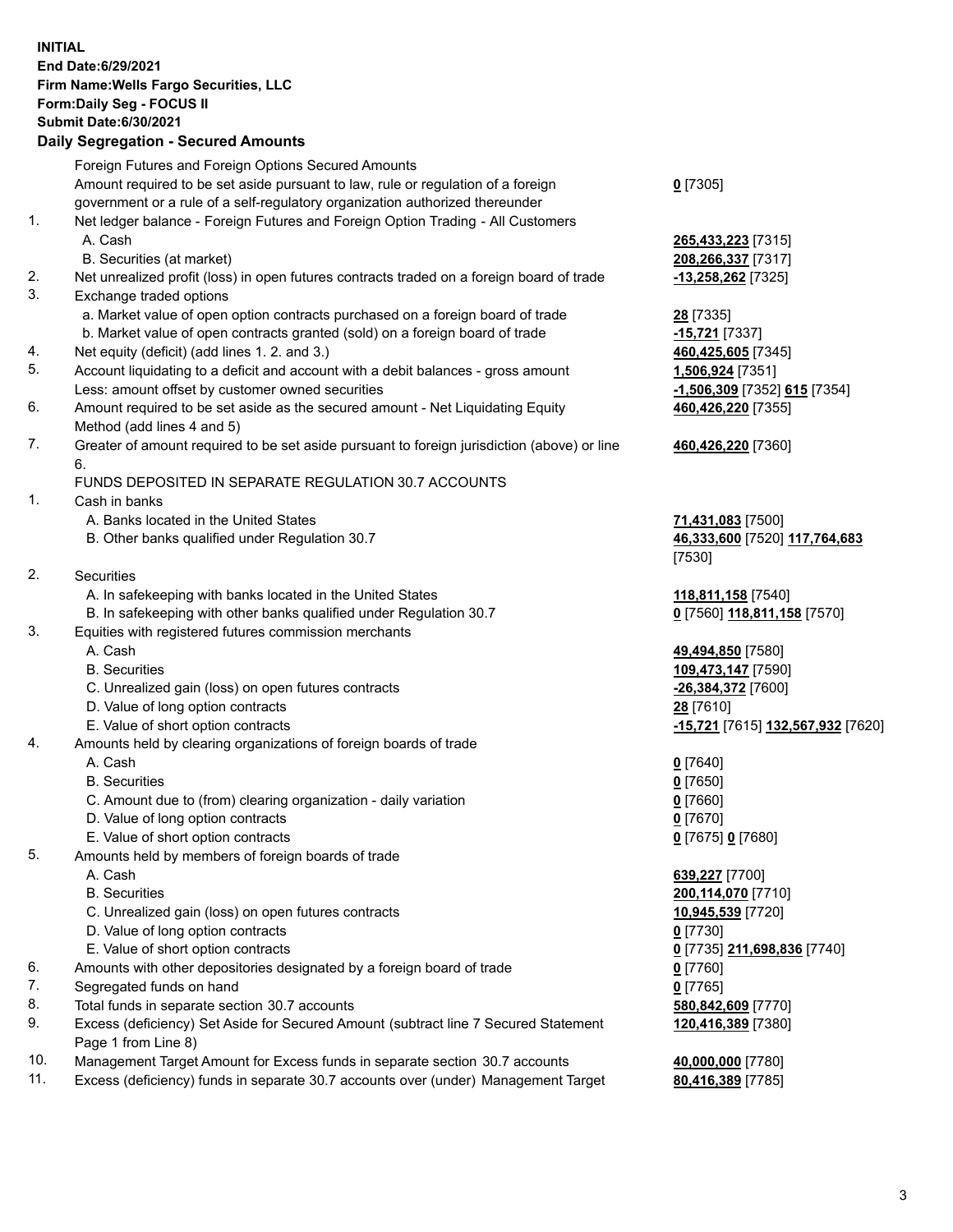**INITIAL End Date:6/29/2021 Firm Name:Wells Fargo Securities, LLC Form:Daily Seg - FOCUS II Submit Date:6/30/2021 Daily Segregation - Segregation Statement** SEGREGATION REQUIREMENTS(Section 4d(2) of the CEAct) 1. Net ledger balance A. Cash **3,646,960,693** [7010] B. Securities (at market) **1,943,343,558** [7020] 2. Net unrealized profit (loss) in open futures contracts traded on a contract market **-930,548,272** [7030] 3. Exchange traded options A. Add market value of open option contracts purchased on a contract market **1,259,589,938** [7032] B. Deduct market value of open option contracts granted (sold) on a contract market **-1,294,490,929** [7033] 4. Net equity (deficit) (add lines 1, 2 and 3) **4,624,854,988** [7040] 5. Accounts liquidating to a deficit and accounts with debit balances - gross amount **8,886,286** [7045] Less: amount offset by customer securities **-8,886,240** [7047] **46** [7050] 6. Amount required to be segregated (add lines 4 and 5) **4,624,855,034** [7060] FUNDS IN SEGREGATED ACCOUNTS 7. Deposited in segregated funds bank accounts A. Cash **183,676,486** [7070] B. Securities representing investments of customers' funds (at market) **115,002,708** [7080] C. Securities held for particular customers or option customers in lieu of cash (at market) **786,231,723** [7090] 8. Margins on deposit with derivatives clearing organizations of contract markets A. Cash **1,609,755,561** [7100] B. Securities representing investments of customers' funds (at market) **1,275,175,612** [7110] C. Securities held for particular customers or option customers in lieu of cash (at market) **1,157,111,835** [7120] 9. Net settlement from (to) derivatives clearing organizations of contract markets **33,800,225** [7130] 10. Exchange traded options A. Value of open long option contracts **1,259,589,938** [7132] B. Value of open short option contracts **-1,294,490,929** [7133] 11. Net equities with other FCMs A. Net liquidating equity **0** [7140] B. Securities representing investments of customers' funds (at market) **0** [7160] C. Securities held for particular customers or option customers in lieu of cash (at market) **0** [7170] 12. Segregated funds on hand **0** [7150] 13. Total amount in segregation (add lines 7 through 12) **5,125,853,159** [7180] 14. Excess (deficiency) funds in segregation (subtract line 6 from line 13) **500,998,125** [7190] 15. Management Target Amount for Excess funds in segregation **270,000,000** [7194] 16. Excess (deficiency) funds in segregation over (under) Management Target Amount **230,998,125** [7198]

Excess